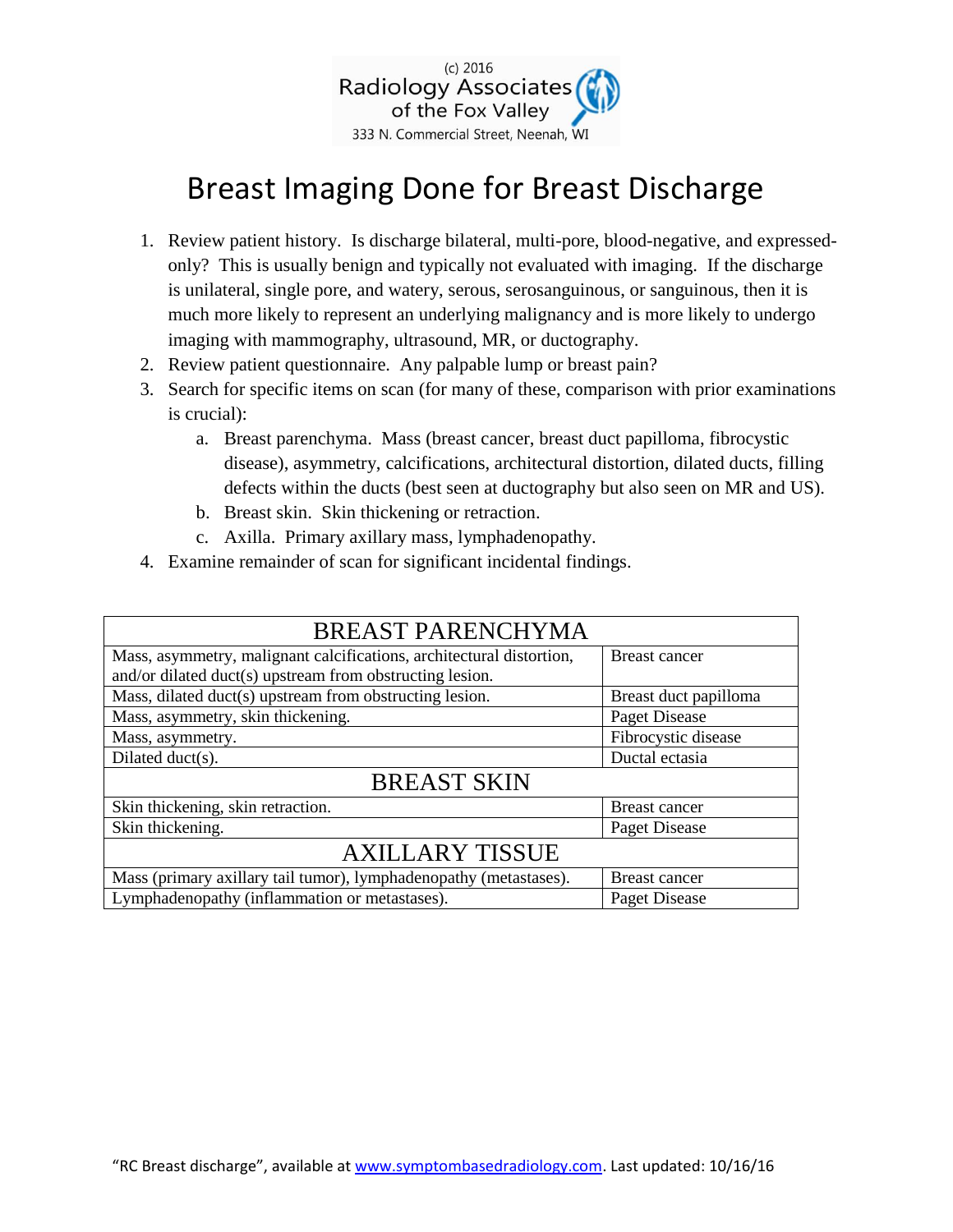## **DICTATION TEMPLATE WITH PROMPTS FOR MAMMOGRAPHY**

## **PERFORMED FOR BREAST DISCHARGE**

## BILATERAL FULL FIELD DIGITAL DIAGNOSTIC MAMMOGRAM

CLINICAL INFORMATION: [Diagnostic mammogram performed for breast pain].

COMPARISON STUDIES: []

TECHNIQUE: []

BREAST COMPOSITION: []

#### FINDINGS:

Parenchyma: [Mass (breast cancer, breast papilloma, Paget disease, fibrocystic disease). Architectural distortion (breast cancer, scar). Single dilated duct (breast cancer, papilloma) or multiple dilated ducts (breast cancer, ductal ectasia).]

Skin: [Skin thickening (breast cancer, Paget disease, scarring). Skin retraction (breast cancer, scarring).]

Axillary tissue: [Mass (primary axillary tail tumor, lymphadenopathy from metastases or inflammation). Multiple masses (lymphadenopathy from metastases or inflammation).]

IMPRESSION:  $\prod$